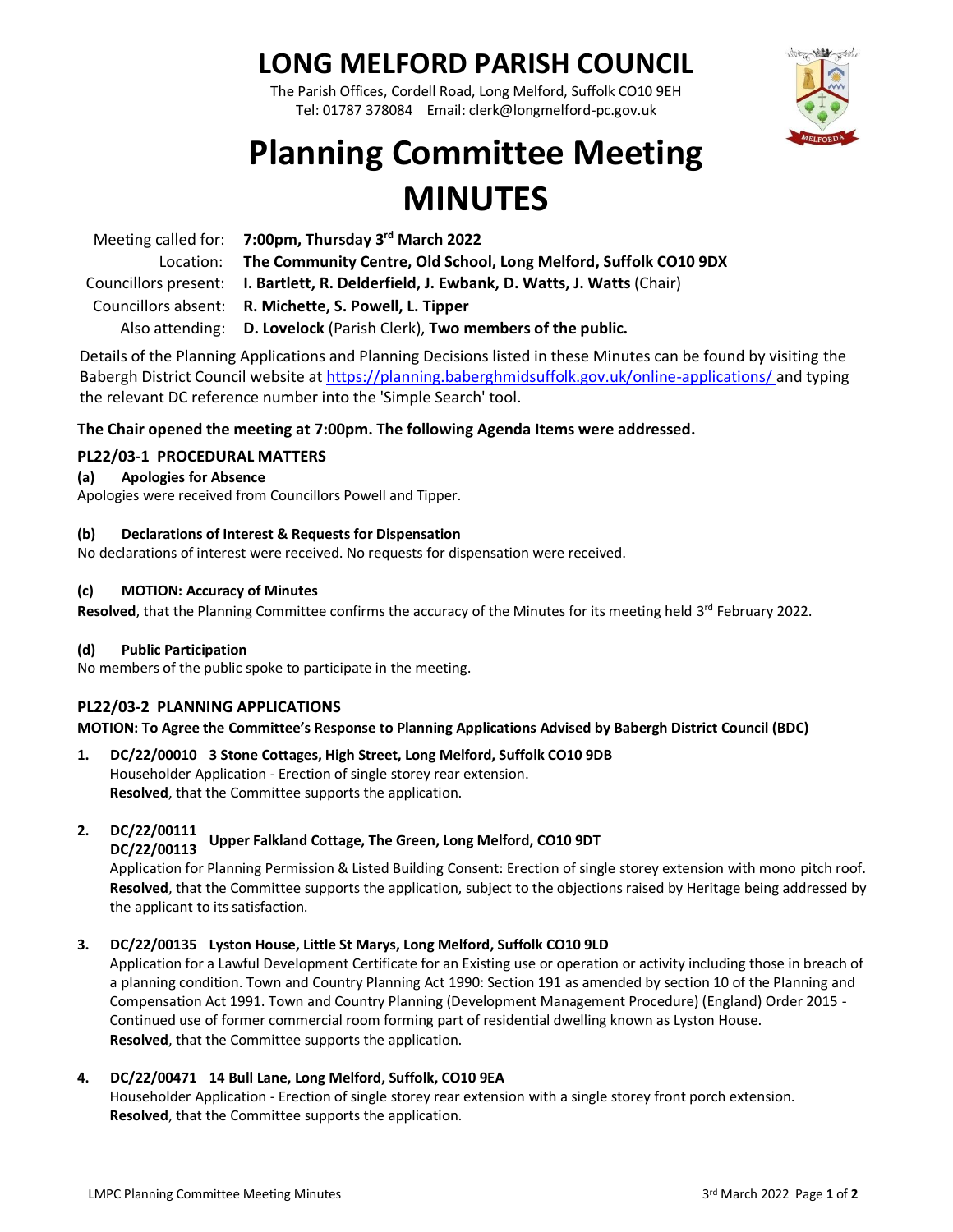# **5. DC/22/00573 Chestnut House, Hall Street, Long Melford, Suffolk**

Application for works to trees in a Conservation Area: Fell 1no Sycamore Acer (T1), 1no Western Red Cedar Thuja Plicata (T4), and 1no Atlantic Cedar Cedrus Atlantica (T6). Crown reduce 3no English Yew Taxus Baccata (T2, T3 and T5) and 1no Field Maple Acer Camperstre (T8) by 2.5-3m, reduce 1no Goat Willow Salix Caprea (T7) back from boundary by 1-2m and remove and stump grind mixed shrub species.

**Resolved**, that the Committee supports the application, subject to any recommendations made by the BDC Arboricultural Officer being followed.

# **PL22/03-3 PLANNING DECISIONS**

The Planning Decisions advised by Babergh District Council were noted. (Appendix 1)

# **PL22/03-4 REPORTS**

# **Bloor Homes Skylark Fields Development Report**

The Bloor Watch Group Report as previously circulated by Cllr Tipper was received and noted. Cllr D. Watts stated that he was pleased with the Group's efforts in engaging with the developer and raising issues with it. Cllr Delderfield commented that he was disappointed that the Developer's site manager wasn't more pro-active in dealing with problems.

# **PL22/03-5 DETAILS OF THE NEXT MEETING**

It was confirmed that the next Parish Council Planning Committee Meeting would be held at The Old School Community Centre, Long Melford, Suffolk CO10 9DX at 7:00pm, Thursday 7<sup>th</sup> April 2022.

# **There being no further business, the Chair closed the meeting at 7:12pm.**

Date:  $5/5/22$ Signed:  $D.WATTS$  $+$  Watts -Chair, LMPC Planning Committee- $\pi$  c  $\pi$ <sub>n</sub>  $\pi$ <sub>n</sub>  $\pi$ <sub>n</sub>  $\pi$